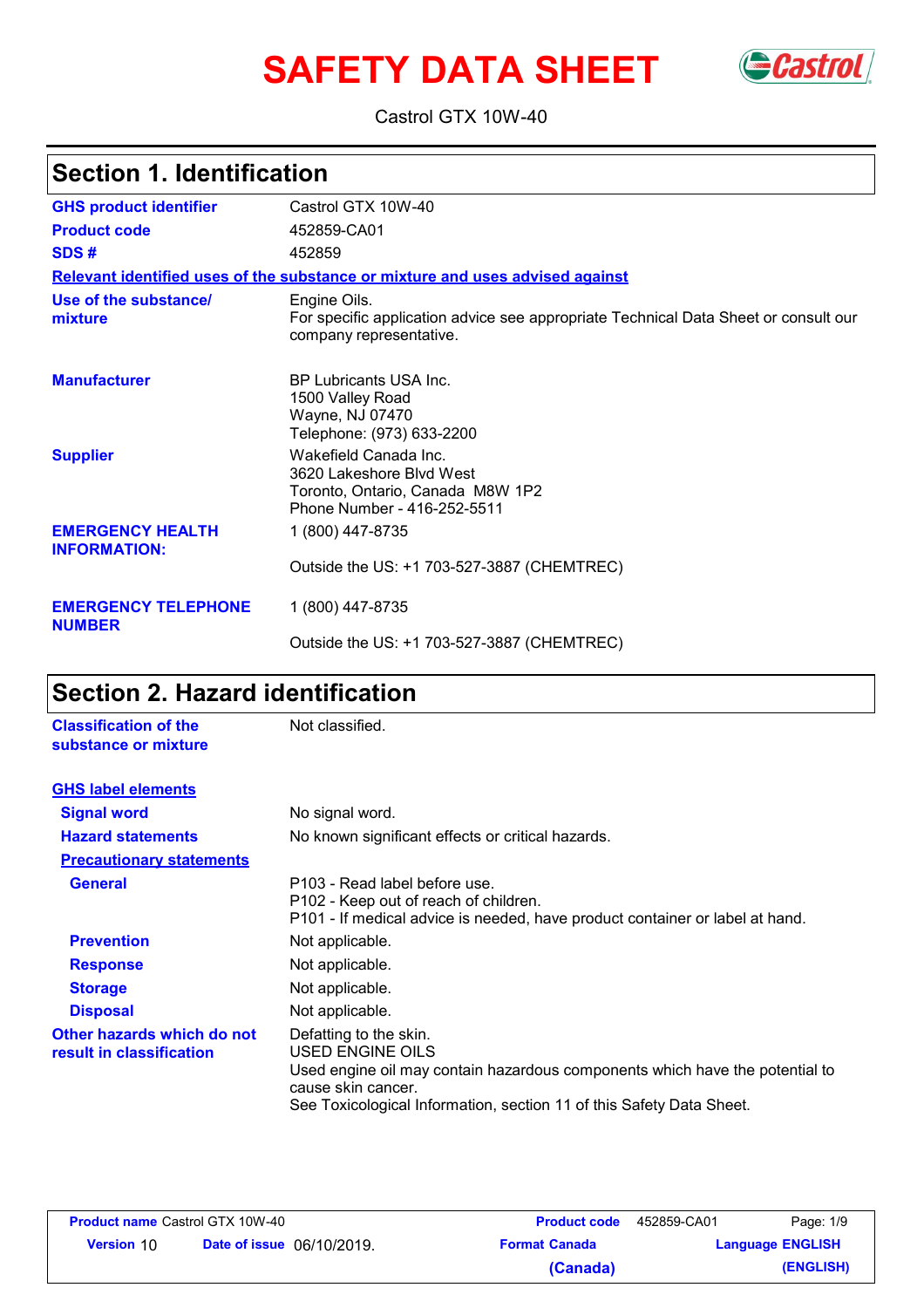### **Section 3. Composition/information on ingredients**

#### **Substance/mixture**

**Mixture** 

Highly refined base oil (IP 346 DMSO extract < 3%). Proprietary performance additives.

| <b>Ingredient name</b>                                 | <b>CAS number</b> | $\frac{9}{6}$ (w/w) |
|--------------------------------------------------------|-------------------|---------------------|
| Distillates (petroleum), hydrotreated heavy paraffinic | 64742-54-7        | $80 - 100$ **       |
| Distillates (petroleum), hydrotreated heavy paraffinic | 64742-54-7        | $5 - 10**$          |

**There are no additional ingredients present which, within the current knowledge of the supplier and in the concentrations applicable, are classified as hazardous to health and hence require reporting in this section. \*\* Any concentration shown as a range is to protect confidentiality or is due to batch variation.**

**Occupational exposure limits, if available, are listed in Section 8.**

### **Section 4. First-aid measures**

**Description of necessary first aid measures**

| <b>Eye contact</b>                | In case of contact, immediately flush eyes with plenty of water for at least 15<br>minutes. Eyelids should be held away from the eyeball to ensure thorough rinsing.<br>Check for and remove any contact lenses. Get medical attention. |  |
|-----------------------------------|-----------------------------------------------------------------------------------------------------------------------------------------------------------------------------------------------------------------------------------------|--|
| <b>Skin contact</b>               | Wash skin thoroughly with soap and water or use recognized skin cleanser.<br>Remove contaminated clothing and shoes. Wash clothing before reuse. Clean<br>shoes thoroughly before reuse. Get medical attention if symptoms occur.       |  |
| <b>Inhalation</b>                 | If inhaled, remove to fresh air. Get medical attention if symptoms occur.                                                                                                                                                               |  |
| <b>Ingestion</b>                  | Do not induce vomiting unless directed to do so by medical personnel. Get medical<br>attention if symptoms occur.                                                                                                                       |  |
| <b>Protection of first-aiders</b> | No action shall be taken involving any personal risk or without suitable training.                                                                                                                                                      |  |

#### **Most important symptoms/effects, acute and delayed**

**See Section 11 for more detailed information on health effects and symptoms.**

#### **Indication of immediate medical attention and special treatment needed, if necessary**

**Notes to physician** Treatment should in general be symptomatic and directed to relieving any effects. **Specific treatments** No specific treatment.

### **Section 5. Fire-fighting measures**

| <b>Extinguishing media</b>                               |                                                                                                                                                                                                   |
|----------------------------------------------------------|---------------------------------------------------------------------------------------------------------------------------------------------------------------------------------------------------|
| <b>Suitable extinguishing</b><br>media                   | In case of fire, use foam, dry chemical or carbon dioxide extinguisher or spray.                                                                                                                  |
| <b>Unsuitable extinguishing</b><br>media                 | Do not use water jet.                                                                                                                                                                             |
| <b>Specific hazards arising</b><br>from the chemical     | In a fire or if heated, a pressure increase will occur and the container may burst.                                                                                                               |
| <b>Hazardous thermal</b><br>decomposition products       | Mone expected.                                                                                                                                                                                    |
| <b>Special protective actions</b><br>for fire-fighters   | No action shall be taken involving any personal risk or without suitable training.<br>Promptly isolate the scene by removing all persons from the vicinity of the incident if<br>there is a fire. |
| <b>Special protective</b><br>equipment for fire-fighters | Fire-fighters should wear positive pressure self-contained breathing apparatus<br>(SCBA) and full turnout gear.                                                                                   |

| <b>Product name Castrol GTX 10W-40</b> |                                  | <b>Product code</b>  | 452859-CA01 | Page: 2/9               |
|----------------------------------------|----------------------------------|----------------------|-------------|-------------------------|
| <b>Version 10</b>                      | <b>Date of issue</b> 06/10/2019. | <b>Format Canada</b> |             | <b>Language ENGLISH</b> |
|                                        |                                  | (Canada)             |             | (ENGLISH)               |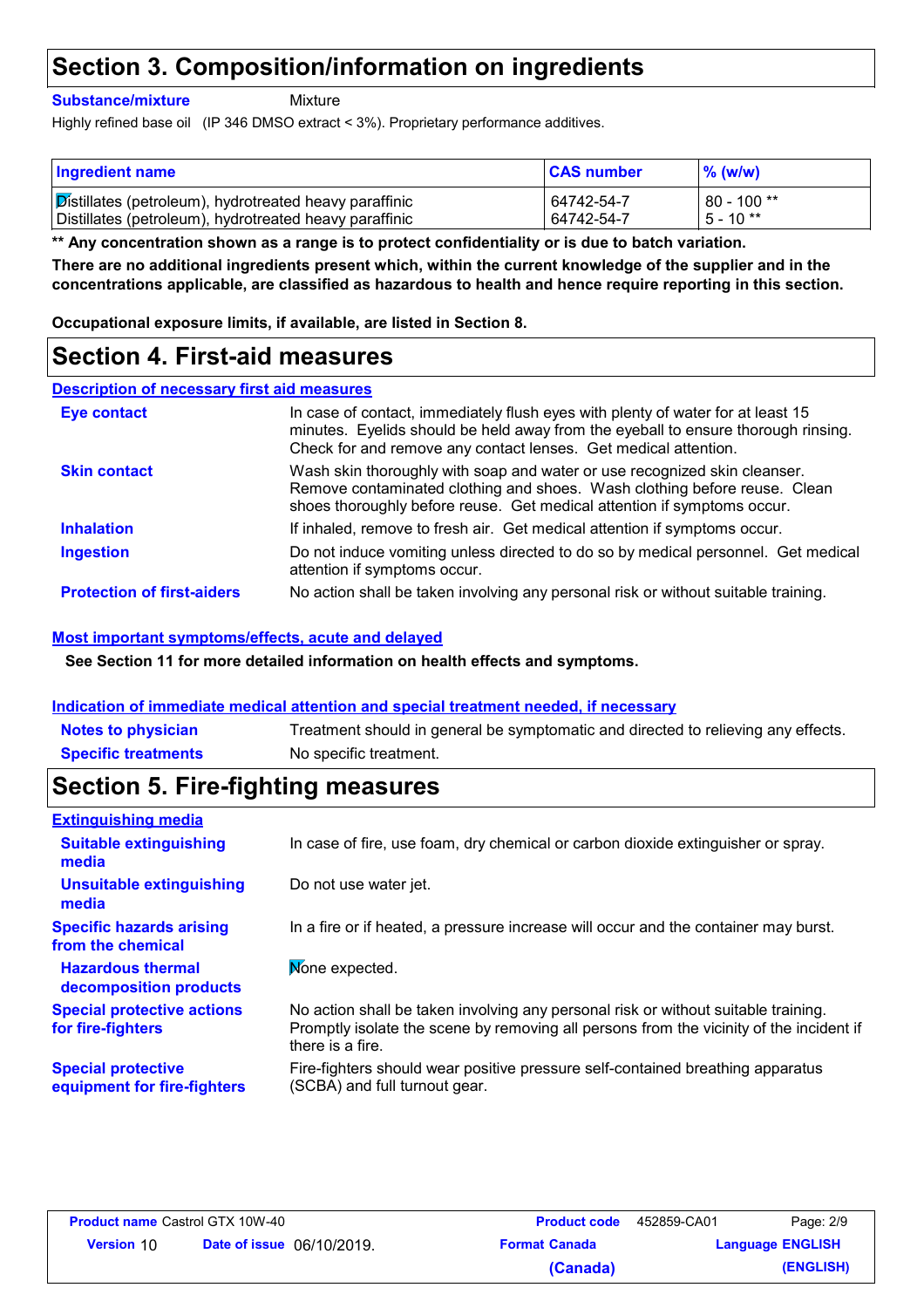### **Section 6. Accidental release measures**

|                                                              | <b>Personal precautions, protective equipment and emergency procedures</b>                                                                                                                                                                                                                                                                                                                         |  |
|--------------------------------------------------------------|----------------------------------------------------------------------------------------------------------------------------------------------------------------------------------------------------------------------------------------------------------------------------------------------------------------------------------------------------------------------------------------------------|--|
| For non-emergency<br>personnel                               | No action shall be taken involving any personal risk or without suitable training.<br>Evacuate surrounding areas. Keep unnecessary and unprotected personnel from<br>entering. Do not touch or walk through spilled material. Put on appropriate<br>personal protective equipment. Floors may be slippery; use care to avoid falling.                                                              |  |
| For emergency responders                                     | If specialized clothing is required to deal with the spillage, take note of any<br>information in Section 8 on suitable and unsuitable materials. See also the<br>information in "For non-emergency personnel".                                                                                                                                                                                    |  |
| <b>Environmental precautions</b>                             | Avoid dispersal of spilled material and runoff and contact with soil, waterways,<br>drains and sewers. Inform the relevant authorities if the product has caused<br>environmental pollution (sewers, waterways, soil or air).                                                                                                                                                                      |  |
| <b>Methods and materials for containment and cleaning up</b> |                                                                                                                                                                                                                                                                                                                                                                                                    |  |
| <b>Small spill</b>                                           | Stop leak if without risk. Move containers from spill area. Absorb with an inert<br>material and place in an appropriate waste disposal container. Dispose of via a<br>licensed waste disposal contractor.                                                                                                                                                                                         |  |
| <b>Large spill</b>                                           | Stop leak if without risk. Move containers from spill area. Prevent entry into sewers,<br>water courses, basements or confined areas. Contain and collect spillage with non-<br>combustible, absorbent material e.g. sand, earth, vermiculite or diatomaceous earth<br>and place in container for disposal according to local regulations. Dispose of via a<br>licensed waste disposal contractor. |  |
|                                                              |                                                                                                                                                                                                                                                                                                                                                                                                    |  |

### **Section 7. Handling and storage**

| <b>Precautions for safe handling</b>                                      |                                                                                                                                                                                                                                                                                                                                                                                                                                                                                                                                                                                               |
|---------------------------------------------------------------------------|-----------------------------------------------------------------------------------------------------------------------------------------------------------------------------------------------------------------------------------------------------------------------------------------------------------------------------------------------------------------------------------------------------------------------------------------------------------------------------------------------------------------------------------------------------------------------------------------------|
| <b>Protective measures</b>                                                | Put on appropriate personal protective equipment (see Section 8).                                                                                                                                                                                                                                                                                                                                                                                                                                                                                                                             |
| <b>Advice on general</b><br>occupational hygiene                          | Eating, drinking and smoking should be prohibited in areas where this material is<br>handled, stored and processed. Wash thoroughly after handling. Remove<br>contaminated clothing and protective equipment before entering eating areas. See<br>also Section 8 for additional information on hygiene measures.                                                                                                                                                                                                                                                                              |
| <b>Conditions for safe storage,</b><br>including any<br>incompatibilities | Store in accordance with local regulations. Store in original container protected<br>from direct sunlight in a dry, cool and well-ventilated area, away from incompatible<br>materials (see Section 10) and food and drink. Keep container tightly closed and<br>sealed until ready for use. Store and use only in equipment/containers designed for<br>use with this product. Containers that have been opened must be carefully resealed<br>and kept upright to prevent leakage. Do not store in unlabeled containers. Use<br>appropriate containment to avoid environmental contamination. |
| <b>Not suitable</b>                                                       | Prolonged exposure to elevated temperature                                                                                                                                                                                                                                                                                                                                                                                                                                                                                                                                                    |

# **Section 8. Exposure controls/personal protection**

#### **Control parameters**

#### **Occupational exposure limits**

| <b>Ingredient name</b>                                 |                                  | <b>Exposure limits</b>                                                                                                                                                                                                                                                                                                                                                                                          |                         |
|--------------------------------------------------------|----------------------------------|-----------------------------------------------------------------------------------------------------------------------------------------------------------------------------------------------------------------------------------------------------------------------------------------------------------------------------------------------------------------------------------------------------------------|-------------------------|
| Distillates (petroleum), hydrotreated heavy paraffinic |                                  | <b>CA Alberta Provincial (Canada).</b><br>8 hrs OEL: 5 mg/m <sup>3</sup> 8 hours. Issued/Revised: 4/2004<br>Form: Mist<br>15 min OEL: 10 mg/m <sup>3</sup> 15 minutes. Issued/Revised:<br>7/2009 Form: Mist<br><b>CA Quebec Provincial (Canada).</b><br>TWAEV: 5 mg/m <sup>3</sup> 8 hours. Issued/Revised: 1/2000<br>Form: mist<br>STEV: 10 mg/m <sup>3</sup> 15 minutes. Issued/Revised: 1/2000<br>Form: mist |                         |
| Distillates (petroleum), hydrotreated heavy paraffinic |                                  | <b>CA Alberta Provincial (Canada).</b><br>8 hrs OEL: 5 mg/m <sup>3</sup> 8 hours. Issued/Revised: 4/2004<br>Form: Mist<br>15 min OEL: 10 mg/m <sup>3</sup> 15 minutes. Issued/Revised:<br>7/2009 Form: Mist                                                                                                                                                                                                     |                         |
| <b>Product name Castrol GTX 10W-40</b>                 |                                  | <b>Product code</b><br>452859-CA01                                                                                                                                                                                                                                                                                                                                                                              | Page: 3/9               |
| <b>Version 10</b>                                      | <b>Date of issue</b> 06/10/2019. | <b>Format Canada</b>                                                                                                                                                                                                                                                                                                                                                                                            | <b>Language ENGLISH</b> |
|                                                        |                                  | (Canada)                                                                                                                                                                                                                                                                                                                                                                                                        | (ENGLISH)               |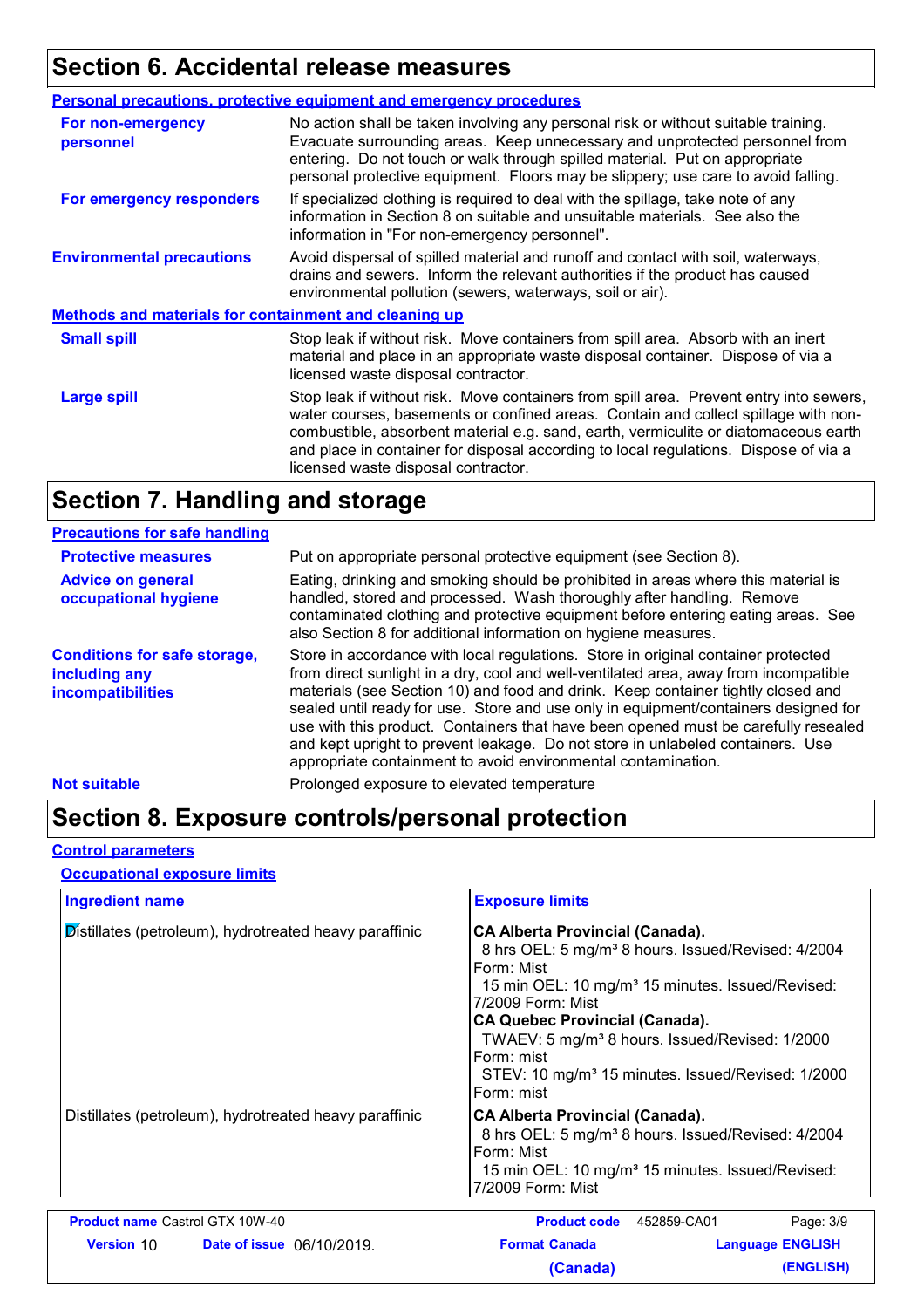# **Section 8. Exposure controls/personal protection**

| CA Quebec Provincial (Canada).                                |
|---------------------------------------------------------------|
| TWAEV: 5 mg/m <sup>3</sup> 8 hours. Issued/Revised: 1/2000    |
| IForm: mist                                                   |
| STEV: 10 mg/m <sup>3</sup> 15 minutes. Issued/Revised: 1/2000 |
| IForm: mist                                                   |
|                                                               |
|                                                               |

| <b>Appropriate engineering</b><br><b>controls</b> | All activities involving chemicals should be assessed for their risks to health, to<br>ensure exposures are adequately controlled. Personal protective equipment should<br>only be considered after other forms of control measures (e.g. engineering controls)<br>have been suitably evaluated. Personal protective equipment should conform to<br>appropriate standards, be suitable for use, be kept in good condition and properly<br>maintained.<br>Your supplier of personal protective equipment should be consulted for advice on<br>selection and appropriate standards. For further information contact your national<br>organisation for standards.<br>Provide exhaust ventilation or other engineering controls to keep the relevant<br>airborne concentrations below their respective occupational exposure limits.<br>The final choice of protective equipment will depend upon a risk assessment. It is<br>important to ensure that all items of personal protective equipment are compatible. |
|---------------------------------------------------|---------------------------------------------------------------------------------------------------------------------------------------------------------------------------------------------------------------------------------------------------------------------------------------------------------------------------------------------------------------------------------------------------------------------------------------------------------------------------------------------------------------------------------------------------------------------------------------------------------------------------------------------------------------------------------------------------------------------------------------------------------------------------------------------------------------------------------------------------------------------------------------------------------------------------------------------------------------------------------------------------------------|
| <b>Environmental exposure</b><br>controls         | Emissions from ventilation or work process equipment should be checked to ensure<br>they comply with the requirements of environmental protection legislation. In some<br>cases, fume scrubbers, filters or engineering modifications to the process<br>equipment will be necessary to reduce emissions to acceptable levels.                                                                                                                                                                                                                                                                                                                                                                                                                                                                                                                                                                                                                                                                                 |
| <b>Individual protection measures</b>             |                                                                                                                                                                                                                                                                                                                                                                                                                                                                                                                                                                                                                                                                                                                                                                                                                                                                                                                                                                                                               |
| <b>Hygiene measures</b>                           | Wash hands, forearms and face thoroughly after handling chemical products, before<br>eating, smoking and using the lavatory and at the end of the working period.<br>Appropriate techniques should be used to remove potentially contaminated clothing.<br>Wash contaminated clothing before reusing. Ensure that eyewash stations and<br>safety showers are close to the workstation location.                                                                                                                                                                                                                                                                                                                                                                                                                                                                                                                                                                                                               |
| <b>Eye/face protection</b>                        | Safety glasses with side shields.                                                                                                                                                                                                                                                                                                                                                                                                                                                                                                                                                                                                                                                                                                                                                                                                                                                                                                                                                                             |
| <b>Skin protection</b>                            |                                                                                                                                                                                                                                                                                                                                                                                                                                                                                                                                                                                                                                                                                                                                                                                                                                                                                                                                                                                                               |
| <b>Hand protection</b>                            | Wear protective gloves if prolonged or repeated contact is likely. Wear chemical<br>resistant gloves. Recommended: Nitrile gloves. The correct choice of protective<br>gloves depends upon the chemicals being handled, the conditions of work and use,<br>and the condition of the gloves (even the best chemically resistant glove will break<br>down after repeated chemical exposures). Most gloves provide only a short time of<br>protection before they must be discarded and replaced. Because specific work<br>environments and material handling practices vary, safety procedures should be<br>developed for each intended application. Gloves should therefore be chosen in<br>consultation with the supplier/manufacturer and with a full assessment of the<br>working conditions.                                                                                                                                                                                                               |
| <b>Body protection</b>                            | Use of protective clothing is good industrial practice.<br>Personal protective equipment for the body should be selected based on the task<br>being performed and the risks involved and should be approved by a specialist<br>before handling this product.<br>Cotton or polyester/cotton overalls will only provide protection against light<br>superficial contamination that will not soak through to the skin. Overalls should be<br>laundered on a regular basis. When the risk of skin exposure is high (e.g. when<br>cleaning up spillages or if there is a risk of splashing) then chemical resistant aprons<br>and/or impervious chemical suits and boots will be required.                                                                                                                                                                                                                                                                                                                         |
| <b>Other skin protection</b>                      | Appropriate footwear and any additional skin protection measures should be<br>selected based on the task being performed and the risks involved and should be<br>approved by a specialist before handling this product.                                                                                                                                                                                                                                                                                                                                                                                                                                                                                                                                                                                                                                                                                                                                                                                       |

| <b>Product name Castrol GTX 10W-40</b> |                                  | <b>Product code</b> | 452859-CA01          | Page: 4/9               |           |
|----------------------------------------|----------------------------------|---------------------|----------------------|-------------------------|-----------|
| <b>Version 10</b>                      | <b>Date of issue</b> 06/10/2019. |                     | <b>Format Canada</b> | <b>Language ENGLISH</b> |           |
|                                        |                                  |                     | (Canada)             |                         | (ENGLISH) |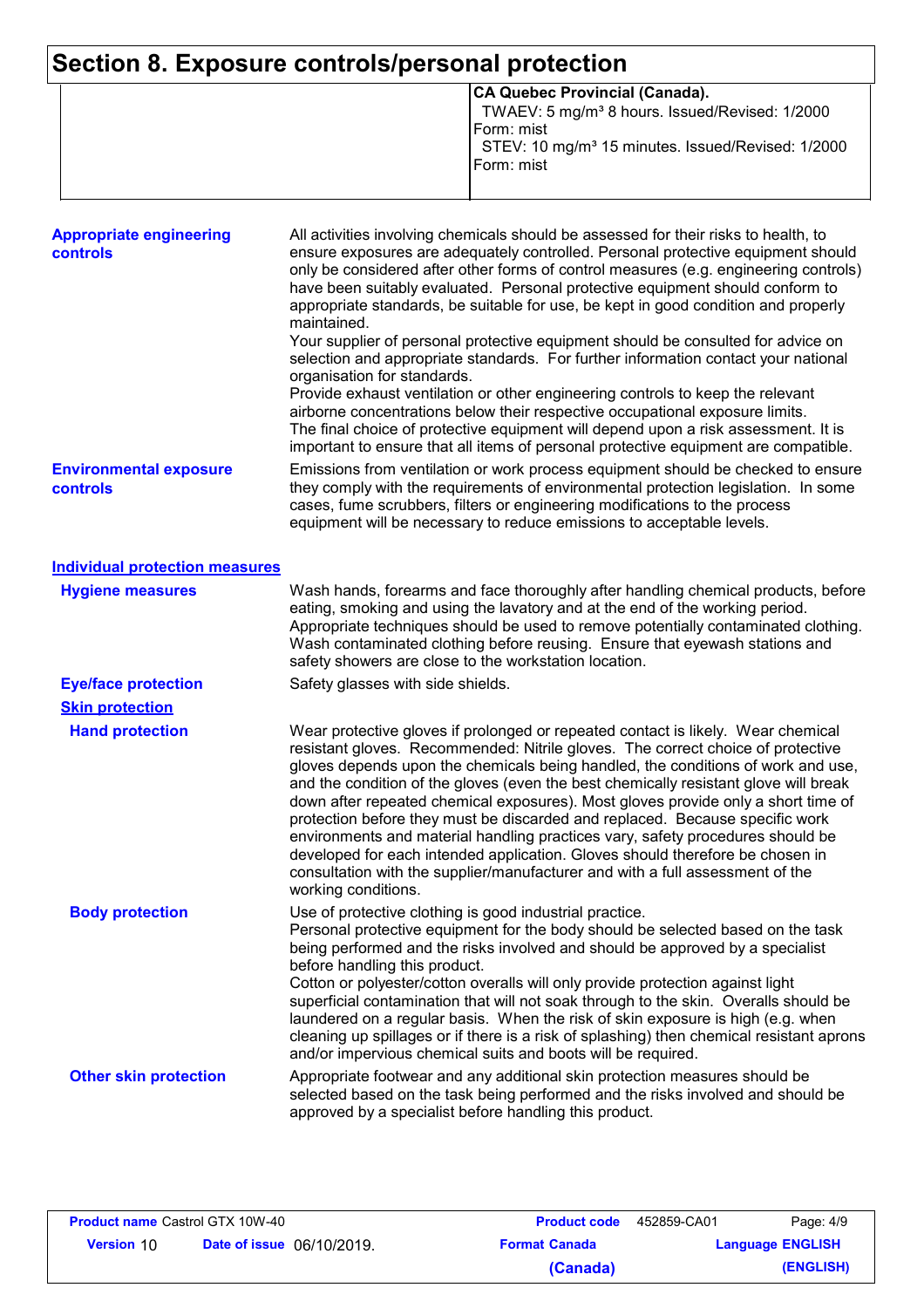### **Section 8. Exposure controls/personal protection**

**Respiratory protection**

In case of insufficient ventilation, wear suitable respiratory equipment. The correct choice of respiratory protection depends upon the chemicals being handled, the conditions of work and use, and the condition of the respiratory equipment. Safety procedures should be developed for each intended application. Respiratory protection equipment should therefore be chosen in consultation with the supplier/manufacturer and with a full assessment of the working conditions.

# **Section 9. Physical and chemical properties**

| <b>Appearance</b>                                 |                                                                                                                                              |
|---------------------------------------------------|----------------------------------------------------------------------------------------------------------------------------------------------|
| <b>Physical state</b>                             | Liquid.                                                                                                                                      |
| <b>Color</b>                                      | Brown.                                                                                                                                       |
| Odor                                              | Not available.                                                                                                                               |
| <b>Odor threshold</b>                             | Not available.                                                                                                                               |
| рH                                                | Not available.                                                                                                                               |
| <b>Melting point</b>                              | Not available.                                                                                                                               |
| <b>Boiling point</b>                              | Not available.                                                                                                                               |
| <b>Flash point</b>                                | Open cup: >200°C (>392°F) [Cleveland.]                                                                                                       |
| <b>Pour point</b>                                 | $-32 °C$                                                                                                                                     |
| <b>Drop Point</b>                                 | Not available.                                                                                                                               |
| <b>Evaporation rate</b>                           | Not available.                                                                                                                               |
| <b>Flammability (solid, gas)</b>                  | Not applicable. Based on - Physical state                                                                                                    |
| Lower and upper explosive<br>(flammable) limits   | Not available.                                                                                                                               |
| <b>Vapor pressure</b>                             | Not available.                                                                                                                               |
| <b>Vapor density</b>                              | Not available.                                                                                                                               |
| <b>Density</b>                                    | <1000 kg/m <sup>3</sup> (<1 g/cm <sup>3</sup> ) at 15 <sup>°</sup> C                                                                         |
| <b>Relative density</b>                           | Not available.                                                                                                                               |
| <b>Solubility</b>                                 | insoluble in water.                                                                                                                          |
| <b>Partition coefficient: n-</b><br>octanol/water | Not available.                                                                                                                               |
| <b>Auto-ignition temperature</b>                  | Not available.                                                                                                                               |
| <b>Decomposition temperature</b>                  | Not available.                                                                                                                               |
| <b>Viscosity</b>                                  | Kinematic: 99 mm <sup>2</sup> /s (99 cSt) at $40^{\circ}$ C<br>Kinematic: 14 to 14.5 mm <sup>2</sup> /s (14 to 14.5 cSt) at 100 $^{\circ}$ C |

### **Section 10. Stability and reactivity**

| <b>Reactivity</b>                                   | No specific test data available for this product. Refer to Conditions to avoid and<br>Incompatible materials for additional information.                                   |
|-----------------------------------------------------|----------------------------------------------------------------------------------------------------------------------------------------------------------------------------|
| <b>Chemical stability</b>                           | The product is stable.                                                                                                                                                     |
| <b>Possibility of hazardous</b><br><b>reactions</b> | Under normal conditions of storage and use, hazardous reactions will not occur.<br>Under normal conditions of storage and use, hazardous polymerization will not<br>occur. |
| <b>Conditions to avoid</b>                          | Avoid all possible sources of ignition (spark or flame).                                                                                                                   |
| <b>Incompatible materials</b>                       | Reactive or incompatible with the following materials: oxidizing materials.                                                                                                |
| <b>Hazardous decomposition</b><br>products          | Under normal conditions of storage and use, hazardous decomposition products<br>should not be produced.                                                                    |

| <b>Product name Castrol GTX 10W-40</b> |                                  | <b>Product code</b>  | 452859-CA01 | Page: 5/9               |
|----------------------------------------|----------------------------------|----------------------|-------------|-------------------------|
| <b>Version 10</b>                      | <b>Date of issue</b> 06/10/2019. | <b>Format Canada</b> |             | <b>Language ENGLISH</b> |
|                                        |                                  | (Canada)             |             | (ENGLISH)               |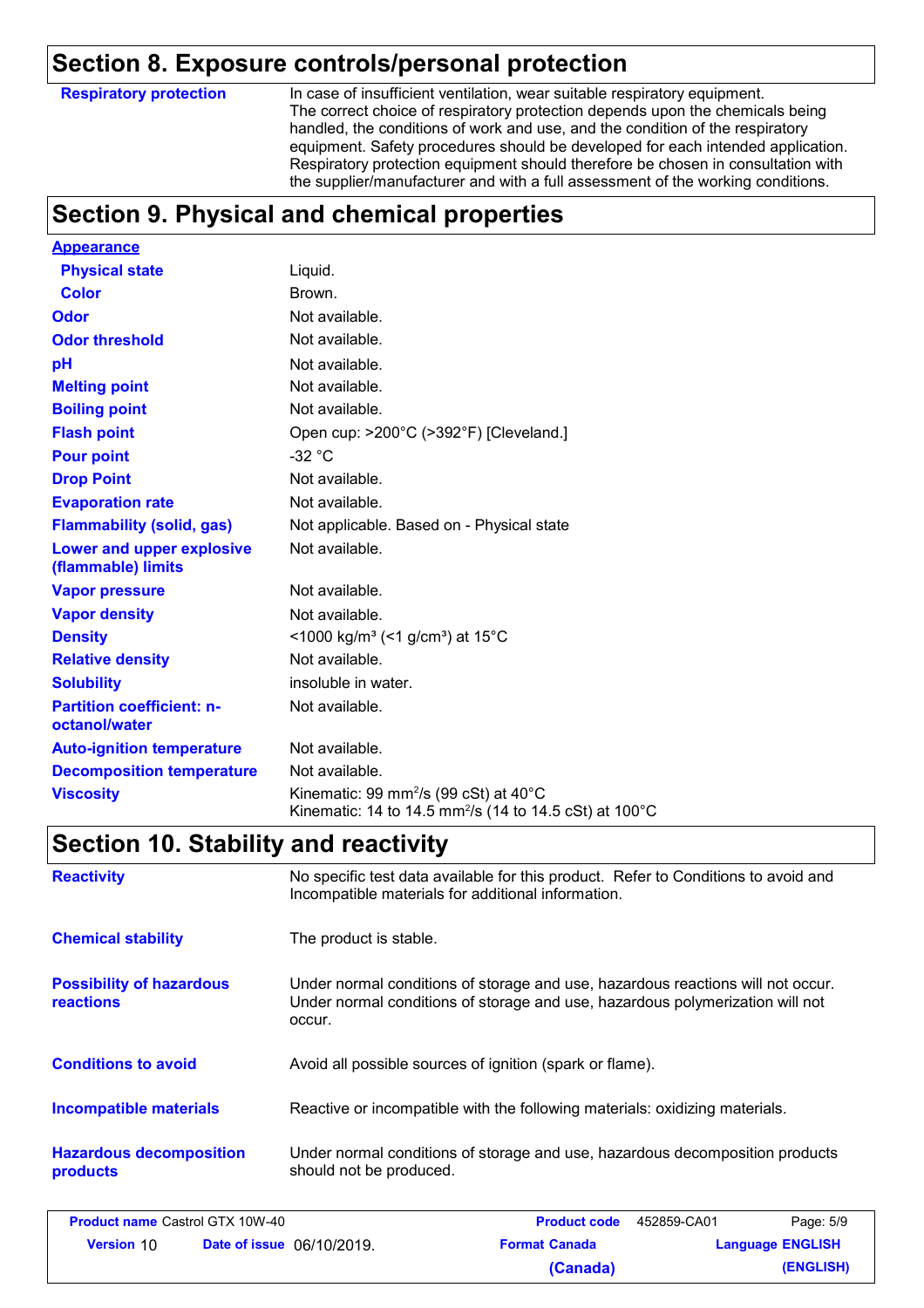# **Section 11. Toxicological information**

#### **Information on toxicological effects**

#### **Aspiration hazard**

| <b>Name</b>                                            |                                                                                                   | <b>Result</b>                                                                                                                                                                                                                                                                                                                          |
|--------------------------------------------------------|---------------------------------------------------------------------------------------------------|----------------------------------------------------------------------------------------------------------------------------------------------------------------------------------------------------------------------------------------------------------------------------------------------------------------------------------------|
| Distillates (petroleum), hydrotreated heavy paraffinic |                                                                                                   | <b>ASPIRATION HAZARD - Category 1</b>                                                                                                                                                                                                                                                                                                  |
| <b>Information on the likely</b><br>routes of exposure | Routes of entry anticipated: Dermal, Inhalation.                                                  |                                                                                                                                                                                                                                                                                                                                        |
| <b>Potential acute health effects</b>                  |                                                                                                   |                                                                                                                                                                                                                                                                                                                                        |
| <b>Eye contact</b>                                     | No known significant effects or critical hazards.                                                 |                                                                                                                                                                                                                                                                                                                                        |
| <b>Skin contact</b>                                    | Defatting to the skin. May cause skin dryness and irritation.                                     |                                                                                                                                                                                                                                                                                                                                        |
| <b>Inhalation</b>                                      | Vapor inhalation under ambient conditions is not normally a problem due to low<br>vapor pressure. |                                                                                                                                                                                                                                                                                                                                        |
| <b>Ingestion</b>                                       | No known significant effects or critical hazards.                                                 |                                                                                                                                                                                                                                                                                                                                        |
|                                                        | <b>Symptoms related to the physical, chemical and toxicological characteristics</b>               |                                                                                                                                                                                                                                                                                                                                        |
| <b>Eye contact</b>                                     | No specific data.                                                                                 |                                                                                                                                                                                                                                                                                                                                        |
| <b>Inhalation</b>                                      | No specific data.                                                                                 |                                                                                                                                                                                                                                                                                                                                        |
| <b>Skin contact</b>                                    | Adverse symptoms may include the following:<br>irritation<br>dryness<br>cracking                  |                                                                                                                                                                                                                                                                                                                                        |
| <b>Ingestion</b>                                       | No specific data.                                                                                 |                                                                                                                                                                                                                                                                                                                                        |
|                                                        | Delayed and immediate effects and also chronic effects from short and long term exposure          |                                                                                                                                                                                                                                                                                                                                        |
| <b>Short term exposure</b>                             |                                                                                                   |                                                                                                                                                                                                                                                                                                                                        |
| <b>Potential immediate</b><br>effects                  | Not available.                                                                                    |                                                                                                                                                                                                                                                                                                                                        |
| <b>Potential delayed effects</b>                       | Not available.                                                                                    |                                                                                                                                                                                                                                                                                                                                        |
| <b>Long term exposure</b>                              |                                                                                                   |                                                                                                                                                                                                                                                                                                                                        |
| <b>Potential immediate</b><br>effects                  | Not available.                                                                                    |                                                                                                                                                                                                                                                                                                                                        |
| <b>Potential delayed effects</b>                       | Not available.                                                                                    |                                                                                                                                                                                                                                                                                                                                        |
| <b>Potential chronic health effects</b>                |                                                                                                   |                                                                                                                                                                                                                                                                                                                                        |
| <b>General</b>                                         | <b>USED ENGINE OILS</b><br>high standard of personal hygiene maintained.                          | Combustion products resulting from the operation of internal combustion engines<br>contaminate engine oils during use. Used engine oil may contain hazardous<br>components which have the potential to cause skin cancer. Frequent or prolonged<br>contact with all types and makes of used engine oil must therefore be avoided and a |
| <b>Carcinogenicity</b>                                 | No known significant effects or critical hazards.                                                 |                                                                                                                                                                                                                                                                                                                                        |
| <b>Mutagenicity</b>                                    | No known significant effects or critical hazards.                                                 |                                                                                                                                                                                                                                                                                                                                        |
| <b>Teratogenicity</b>                                  | No known significant effects or critical hazards.                                                 |                                                                                                                                                                                                                                                                                                                                        |
| <b>Developmental effects</b>                           | No known significant effects or critical hazards.                                                 |                                                                                                                                                                                                                                                                                                                                        |
| <b>Fertility effects</b>                               | No known significant effects or critical hazards.                                                 |                                                                                                                                                                                                                                                                                                                                        |
| <b>Numerical measures of toxicity</b>                  |                                                                                                   |                                                                                                                                                                                                                                                                                                                                        |
| <b>Acute toxicity estimates</b><br>Not available.      |                                                                                                   |                                                                                                                                                                                                                                                                                                                                        |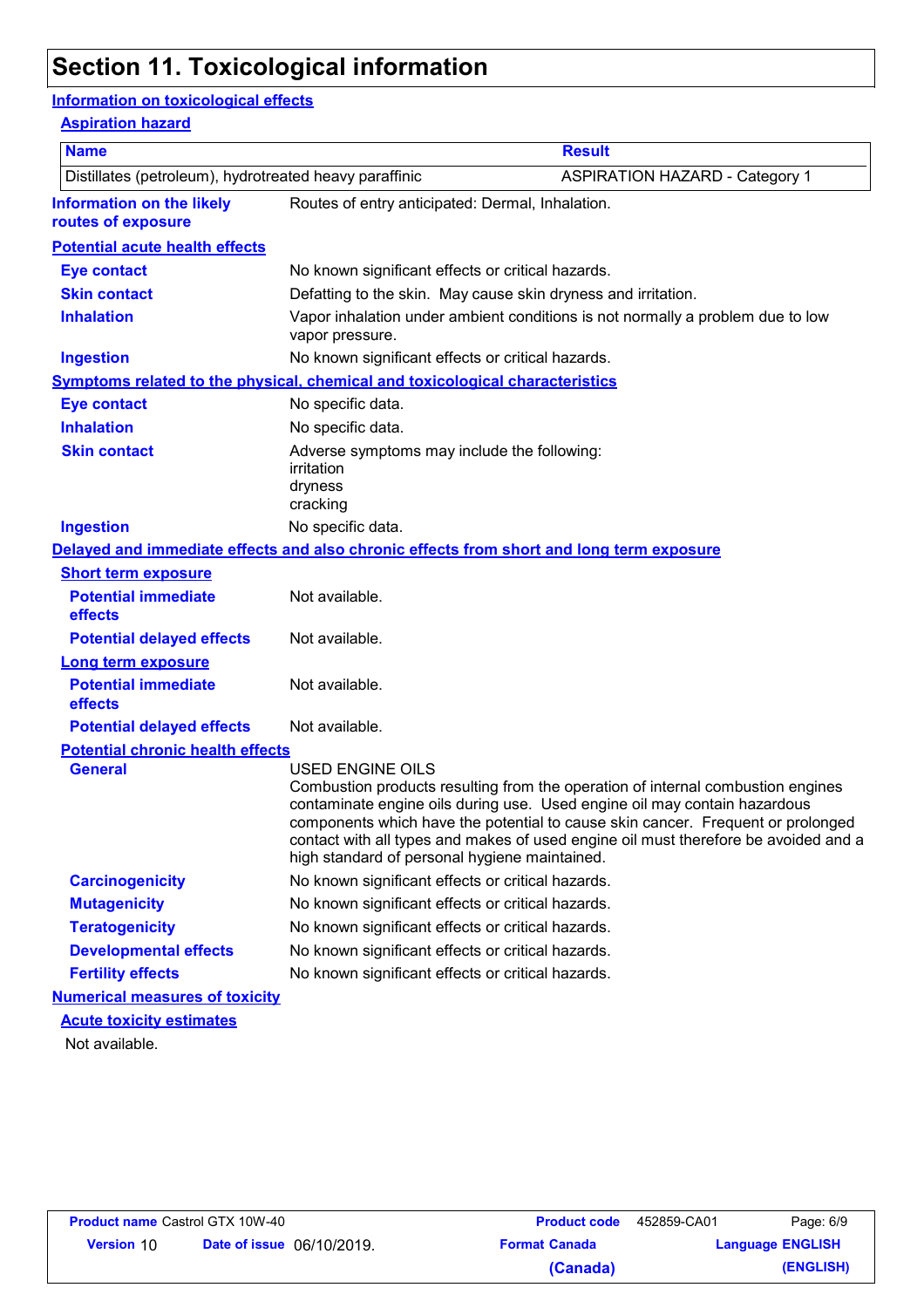# **Section 12. Ecological information**

#### **Toxicity**

No testing has been performed by the manufacturer.

#### **Persistence and degradability**

Expected to be biodegradable.

#### **Bioaccumulative potential**

This product is not expected to bioaccumulate through food chains in the environment.

| <b>Mobility in soil</b>                                 |                                                                                                                           |
|---------------------------------------------------------|---------------------------------------------------------------------------------------------------------------------------|
| <b>Soil/water partition</b><br><b>coefficient (Koc)</b> | Not available.                                                                                                            |
| <b>Mobility</b>                                         | Spillages may penetrate the soil causing ground water contamination.                                                      |
| <b>Other ecological information</b>                     | Spills may form a film on water surfaces causing physical damage to organisms.<br>Oxygen transfer could also be impaired. |

### **Section 13. Disposal considerations**

The generation of waste should be avoided or minimized wherever possible. Significant quantities of waste product residues should not be disposed of via the foul sewer but processed in a suitable effluent treatment plant. Dispose of surplus and non-recyclable products via a licensed waste disposal contractor. Disposal of this product, solutions and any by-products should at all times comply with the requirements of environmental protection and waste disposal legislation and any regional local authority requirements. Waste packaging should be recycled. Incineration or landfill should only be considered when recycling is not feasible. This material and its container must be disposed of in a safe way. Empty containers or liners may retain some product residues. Avoid dispersal of spilled material and runoff and contact with soil, waterways, drains and sewers. **Disposal methods**

#### **Section 14. Transport information**

|                                        | <b>DOT Classification</b> | <b>TDG Classification</b> | <b>IMDG</b>    | <b>IATA</b>              |
|----------------------------------------|---------------------------|---------------------------|----------------|--------------------------|
| <b>UN number</b>                       | Not regulated.            | Not regulated.            | Not regulated. | Not regulated.           |
| <b>UN proper</b><br>shipping name      |                           |                           |                | ٠                        |
| <b>Transport</b><br>hazard class(es)   |                           |                           | -              | $\overline{\phantom{0}}$ |
| <b>Packing group</b>                   | $\overline{\phantom{0}}$  |                           |                | $\overline{\phantom{0}}$ |
| <b>Environmental</b><br><b>hazards</b> | No.                       | No.                       | No.            | No.                      |
| <b>Additional</b><br>information       | $\overline{\phantom{0}}$  |                           |                | $\overline{\phantom{0}}$ |

**Special precautions for user** Not available.

| <b>Product name Castrol GTX 10W-40</b> |                                  | <b>Product code</b>  | 452859-CA01             | Page: 7/9 |
|----------------------------------------|----------------------------------|----------------------|-------------------------|-----------|
| <b>Version 10</b>                      | <b>Date of issue</b> 06/10/2019. | <b>Format Canada</b> | <b>Language ENGLISH</b> |           |
|                                        |                                  | (Canada)             |                         | (ENGLISH) |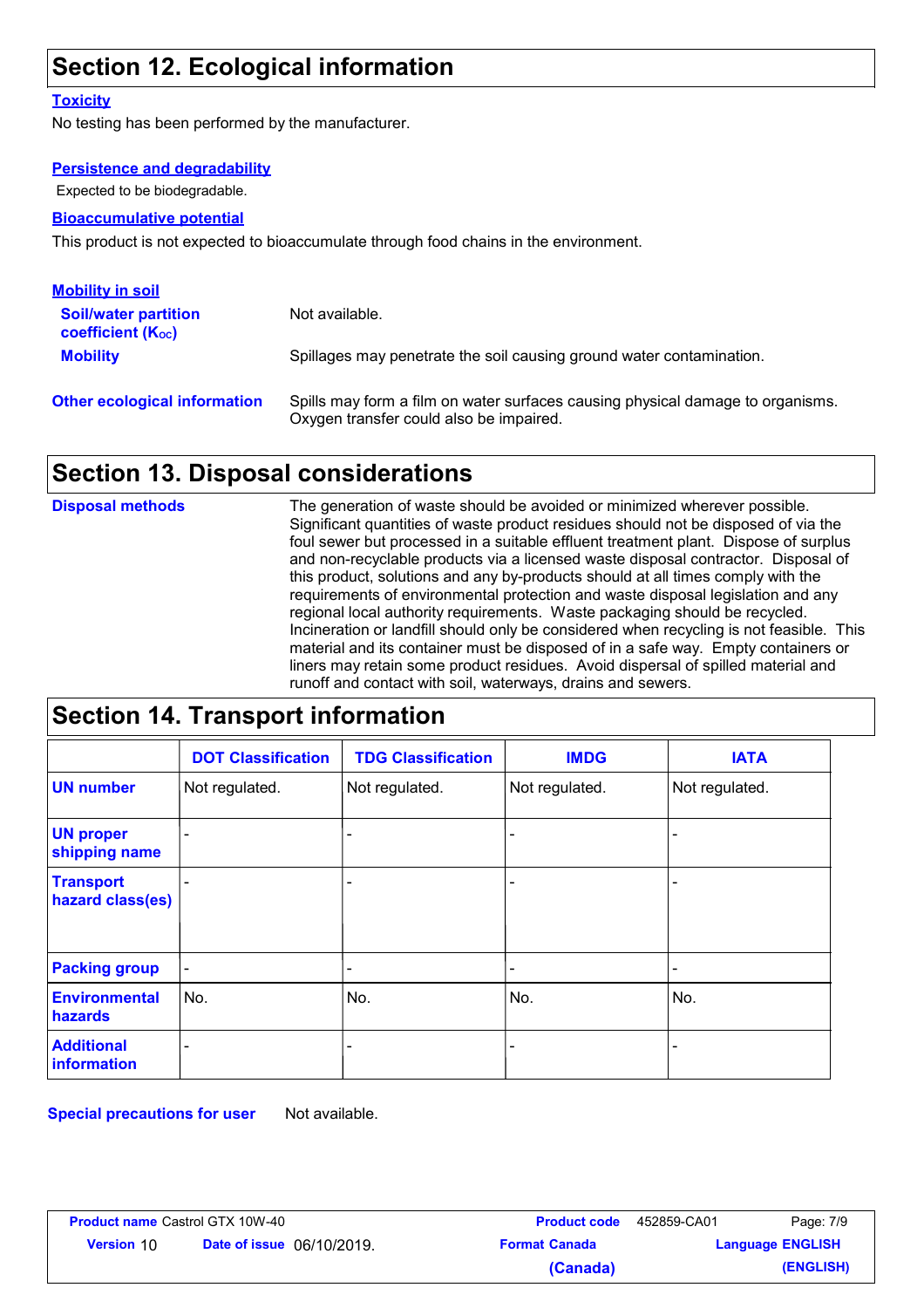# **Section 14. Transport information**

**Transport in bulk according to Annex II of MARPOL and the IBC Code** Not available.

### **Section 15. Regulatory information**

| <b>Other regulations</b>                                        |                                                                                                          |
|-----------------------------------------------------------------|----------------------------------------------------------------------------------------------------------|
| <b>Australia inventory (AICS)</b>                               | At least one component is not listed.                                                                    |
| <b>Canada inventory</b>                                         | All components are listed or exempted.                                                                   |
| <b>China inventory (IECSC)</b>                                  | All components are listed or exempted.                                                                   |
| <b>Japan inventory (ENCS)</b>                                   | At least one component is not listed.                                                                    |
| <b>Korea inventory (KECI)</b>                                   | All components are listed or exempted.                                                                   |
| <b>Philippines inventory</b><br>(PICCS)                         | At least one component is not listed.                                                                    |
| <b>Taiwan Chemical</b><br><b>Substances Inventory</b><br>(TCSI) | All components are listed or exempted.                                                                   |
| <b>United States inventory</b><br>(TSCA 8b)                     | All components are active or exempted.                                                                   |
| <b>REACH Status</b>                                             | For the REACH status of this product please consult your company contact, as<br>identified in Section 1. |

### **Section 16. Other information**

| <b>History</b>                    |                                                                                                                                                                                                                                                                                                                                                                                                                                                                                                                                                                                                                                                                                                                                                                                                                                                                                                                                                                                                                                                                                                            |
|-----------------------------------|------------------------------------------------------------------------------------------------------------------------------------------------------------------------------------------------------------------------------------------------------------------------------------------------------------------------------------------------------------------------------------------------------------------------------------------------------------------------------------------------------------------------------------------------------------------------------------------------------------------------------------------------------------------------------------------------------------------------------------------------------------------------------------------------------------------------------------------------------------------------------------------------------------------------------------------------------------------------------------------------------------------------------------------------------------------------------------------------------------|
| Date of issue/Date of<br>revision | 6/10/2019                                                                                                                                                                                                                                                                                                                                                                                                                                                                                                                                                                                                                                                                                                                                                                                                                                                                                                                                                                                                                                                                                                  |
| Date of previous issue            | 08/03/2019.                                                                                                                                                                                                                                                                                                                                                                                                                                                                                                                                                                                                                                                                                                                                                                                                                                                                                                                                                                                                                                                                                                |
| <b>Version</b>                    | 10                                                                                                                                                                                                                                                                                                                                                                                                                                                                                                                                                                                                                                                                                                                                                                                                                                                                                                                                                                                                                                                                                                         |
| <b>Prepared by</b>                | <b>Product Stewardship</b>                                                                                                                                                                                                                                                                                                                                                                                                                                                                                                                                                                                                                                                                                                                                                                                                                                                                                                                                                                                                                                                                                 |
| <b>Key to abbreviations</b>       | ATE = Acute Toxicity Estimate<br>BCF = Bioconcentration Factor<br>CAS Number = Chemical Abstracts Service Registry Number<br>GHS = Globally Harmonized System of Classification and Labelling of Chemicals<br>HPR = Hazardous Products Regulations<br>IATA = International Air Transport Association<br>IBC = Intermediate Bulk Container<br>IMDG = International Maritime Dangerous Goods<br>LogPow = logarithm of the octanol/water partition coefficient<br>MARPOL = International Convention for the Prevention of Pollution From Ships,<br>1973 as modified by the Protocol of 1978. ("Marpol" = marine pollution)<br>REACH = Registration, Evaluation, Authorisation and Restriction of Chemicals<br>Regulation [Regulation (EC) No. 1907/2006]<br>$UN = United Nations$<br>Varies = may contain one or more of the following 64741-88-4, 64741-89-5,<br>64741-95-3, 64741-96-4, 64742-01-4, 64742-44-5, 64742-45-6, 64742-52-5,<br>64742-53-6, 64742-54-7, 64742-55-8, 64742-56-9, 64742-57-0, 64742-58-1,<br>64742-62-7, 64742-63-8, 64742-65-0, 64742-70-7, 72623-85-9, 72623-86-0,<br>72623-87-1 |
| <b>References</b>                 | Not available.                                                                                                                                                                                                                                                                                                                                                                                                                                                                                                                                                                                                                                                                                                                                                                                                                                                                                                                                                                                                                                                                                             |

**Indicates information that has changed from previously issued version.**

**Notice to reader**

| <b>Product name Castrol GTX 10W-40</b> |                                  | <b>Product code</b>  | 452859-CA01             | Page: 8/9 |
|----------------------------------------|----------------------------------|----------------------|-------------------------|-----------|
| <b>Version 10</b>                      | <b>Date of issue</b> 06/10/2019. | <b>Format Canada</b> | <b>Language ENGLISH</b> |           |
|                                        |                                  | (Canada)             |                         | (ENGLISH) |